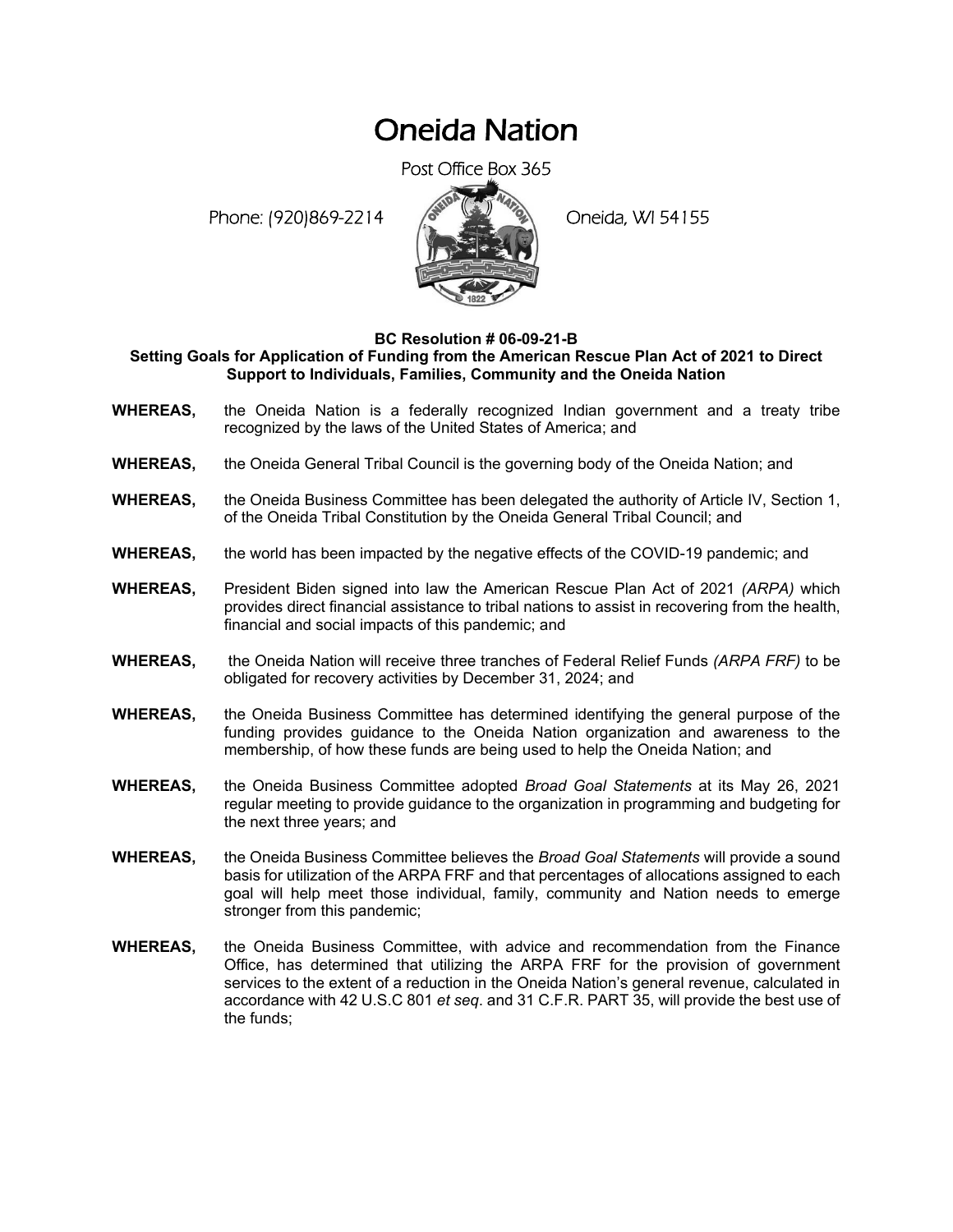**BC Resolution # 06-09-21-B Setting Goals for Application of Funding from the American Rescue Plan Act of 2021 to Direct Support to Individuals, Families, Community and the Oneida Nation Page 2 of 4**

## **GENERAL APPLICATION OF ARPA FRF**

*(R1)* **NOW THEREFORE BE IT RESOLVED,** the Oneida Business Committee adopts the following general guidelines for use of the ARPA Section 9901 FRF which is set forth in the new 42 U.S.C. s. 801 *et seq*. *(ARPA FRF)*.

- 1. to respond to the public health emergency with respect to the Coronavirus Disease 2019 (COVID-19) or its negative economic impacts, including assistance to households, small businesses, and nonprofits, or aid to impacted industries such as tourism, travel, and hospitality;
- 2. to respond to workers performing essential work during the COVID-19 public health emergency by providing premium pay to eligible workers of the Oneida Nation performing such essential work;
- 3. for the provision of government services to the extent of the reduction in the revenue of Oneida Nation prior to the emergency; or
- 4. to make necessary investments in water, sewer, or broadband infrastructure.

*(R2*) **BE IT FURTHER RESOLVED,** the Oneida Business Committee directs that ARPA FRF shall be primarily allocated to section 3, "for the provision of government services to the extent of the reduction in the revenue of Oneida Nation prior to the emergency."

## **RESPONSIBLE PARTIES FOR ARPA FRF CALCULATIONS AND APPLICATION**

*(R3)* **BE IT FURTHER RESOLVED**, the Oneida Business Committee directs the following actions regarding ARPA FRF.

- 1. The Finance Office shall be responsible for calculating the value of lost revenue under ARPA FRF and obtaining a legal opinion from the Law Office regarding the use and allocations of lost revenue.
- 2. Upon calculation of the value of lost revenue, the Finance Office shall take such steps to identify application of lost revenue within the current year (FY2021) or future draft budgets (FY2022 and FY2023) to the greatest extent possible.
- 3. All lost revenue application shall be placed in the Investment Report in a line titled "ARPA FRF LR".
- 4. ARPA FRF shall have pro rata share of interest income assigned each year to the remainder of the fund balance.
- 5. The Finance Office shall report annually to the Oneida Business Committee regarding the value of the fund, interest income, and the obligation to projects approved to be funded in a manner that confirms the funds are being allocated as identified in Resolve # 4.
- 6. The Finance Office shall report to the Oneida Business Committee concluding reports on two occasions – within 30 days of when the deadline for approval of projects and obligation of funding has passed and within 30 days of when the deadline for expenditure of funding has passed.

### **ALLOCATION OF PERCENTAGE APPLICATION OF ARPA FRF EACH FISCAL YEAR**

*(R4)* **BE IT FURTHER RESOLVED,** the Oneida Business Committee sets the following use and purpose of the ARPA FRF as guidance over the next three years in providing services; creating individual opportunities to increase health, living and economic standards; and, building or developing infrastructure to strengthen the Oneida Nation as set forth in the attached spreadsheet which may be amended from time to time by the Oneida Business Committee to clarify application or meet emerging needs.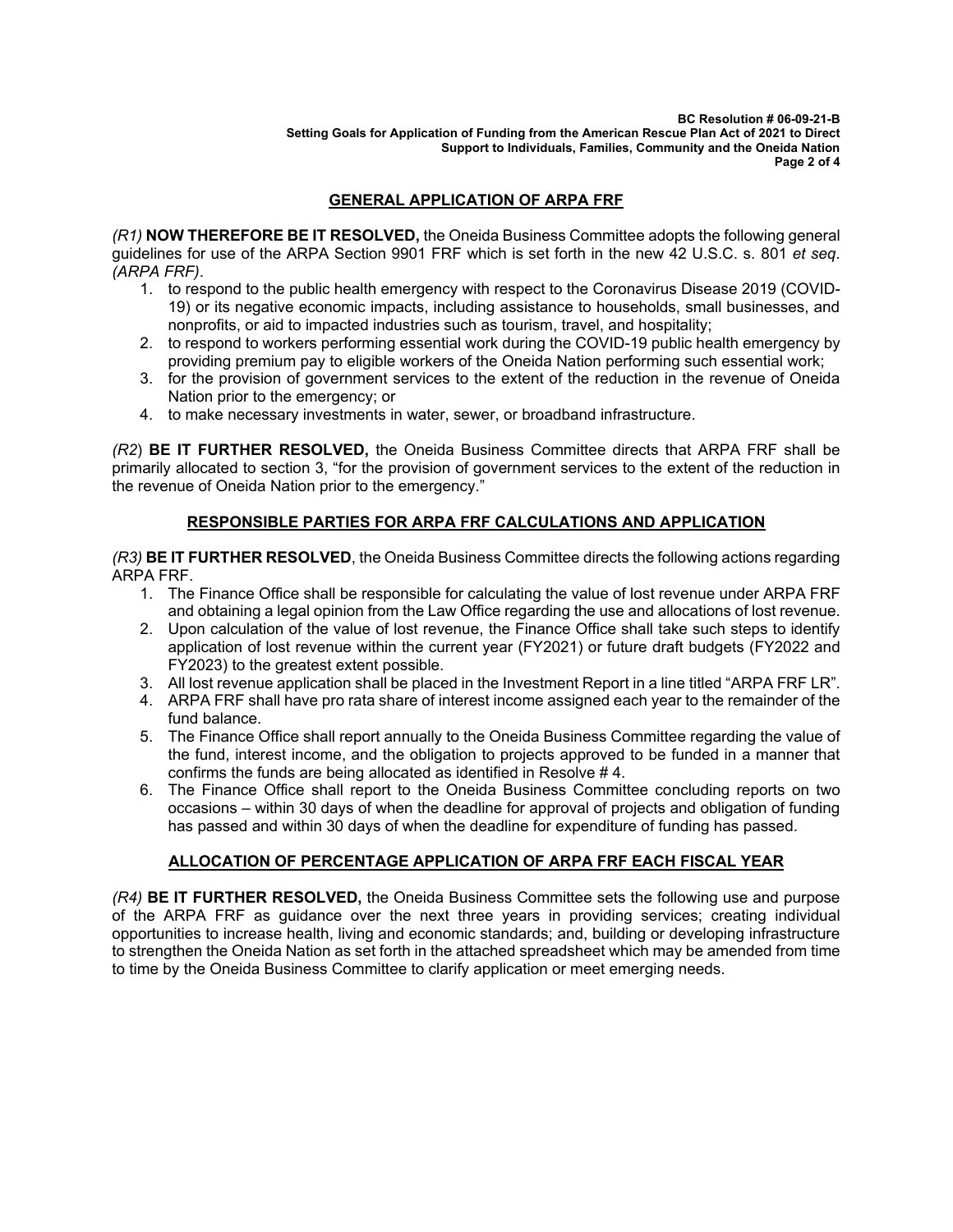**BC Resolution # 06-09-21-B Setting Goals for Application of Funding from the American Rescue Plan Act of 2021 to Direct Support to Individuals, Families, Community and the Oneida Nation Page 3 of 4**

## **APPLICATION FOR USE OF ARPA FRF**

*(R5)* **BE IT FURTHER RESOLVED,** the Oneida Business Committee directs an Oneida Nation ARPA FRF Program office (FRF Program Office) be created within the Accounting Department which is responsible for the following tasks.

- 1. Identifying a tracking system that requires all projects to have a project title and an identifier number for tracking which shall be placed on the application after received and be placed on all contracts, purchase orders, invoices, and other documentation and included in all on-line documents, files, and related information. A "project" in the Oneida Nation ARPA FRF Program means any application presented for the use of FRF with a tracking number and project title.
- 2. Developing accounting processes to manage funding and expenditures attributed to approved projects with the Project Owner.
- 3. Develop an on-line system for accepting project applications and related documentation with the assistance of appropriate departments.
- 4. Develop and draft minimum Standard Operating Procedure(s) meeting regulatory requirements.
- 5. Develop and submit reporting to federal agency regarding FRF.

*(R6)* **BE IT FURTHER RESOLVED,** the Oneida Business Committee adopts the following project approval process which shall be supplemented with needed Standard Operating Procedures approved by the FRF Program Office.

- 1. Applications are reviewed by the FRF Program Office for compliance with the allocation of percentages set forth in Resolve #4, *Allocation Of Percentage Application Of ARPA FRF Each Fiscal Year*, and completeness of information provided, and, if necessary approved by the Review Team for compliance with the four broad categories.
- 2. The FRF Program Office places the project on the Oneida Business Committee agenda for approval, denial, or returned to project owner with suggested amendments.
- 3. Expenditures under approved projects, which shall be treated as budgeted projects, shall be authorized by the Project Owner in accordance with approved expenditure sign-off levels as identified in the Sign-Off Authority form developed for each budget cycle.
- 4. The project owner shall provide monthly reporting to the Oneida Business Committee on project status and a final project report identifying, at minimum – total cost and both tangible and intangible benefits to the Oneida Business Committee work session.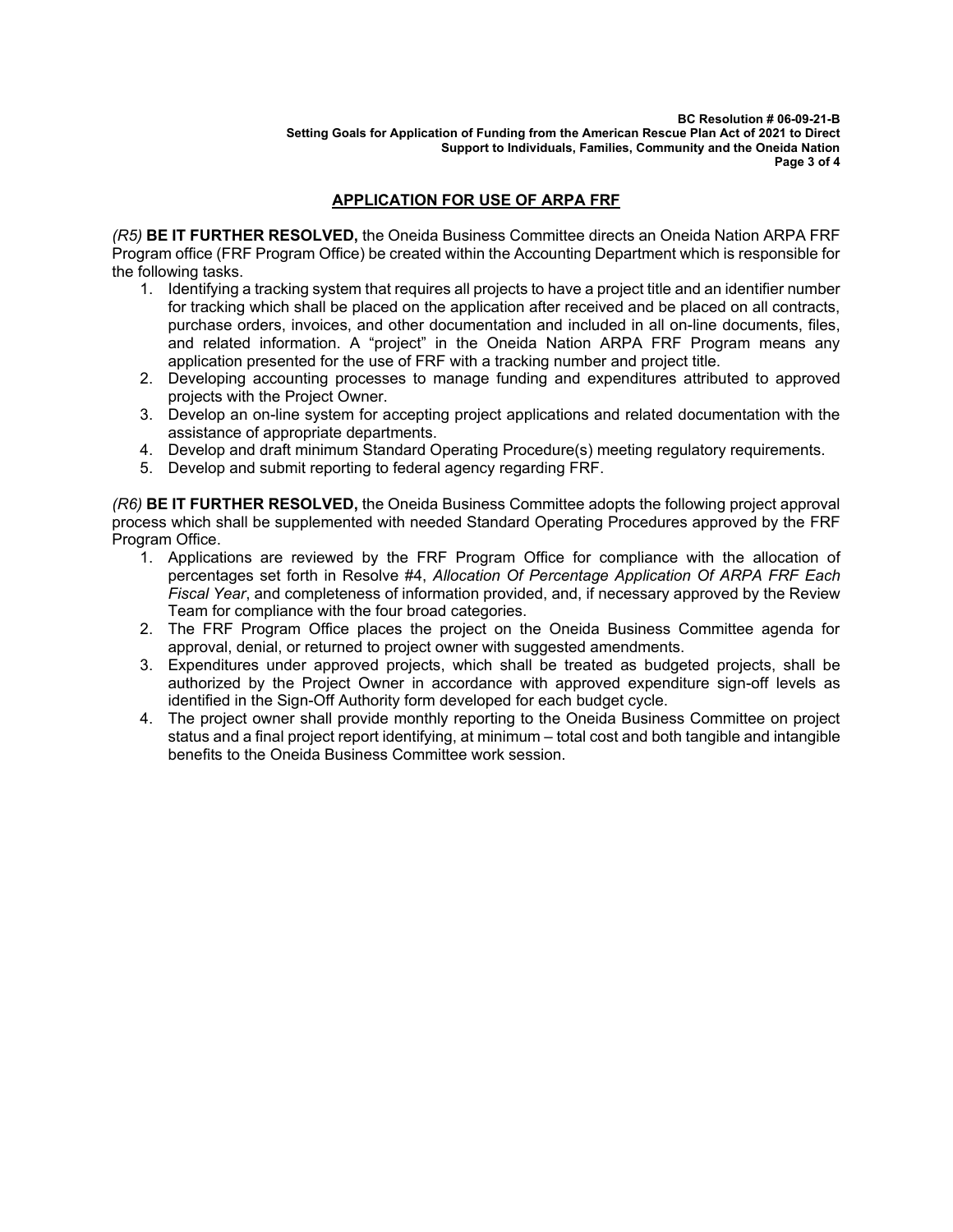**BC Resolution # 06-09-21-B Setting Goals for Application of Funding from the American Rescue Plan Act of 2021 to Direct Support to Individuals, Families, Community and the Oneida Nation Page 4 of 4**

#### **APPROVAL FOR APPLICATION OF ALL OTHER ARPA FUNDS**

*(R7)* **BE IT FINALLY RESOLVED,** all funds allocated under ARPA that are not included in ARPA FRF shall be presented to the Oneida Business Committee for approval by resolution and managed through the Grants Office, or when deriving from a self-governance contract through the Self-Governance Office.

### **CERTIFICATION**

I, the undersigned, as Secretary of the Oneida Business Committee, hereby certify that the Oneida Business Committee is composed of 9 members of whom 5 members constitute a quorum; 8 members were present at a meeting duly called, noticed and held on the 9<sup>th</sup> day of June, 2021; that the forgoing resolution was duly adopted at such meeting by a vote of 5 members for, 1 members against, and 1 members not voting\*; and that said resolution has not been rescinded or amended in any way.

 $\bigcirc$  stea $\bigcirc$ lggund Lis⁄a Liggins, *S*e*cr*etary Oneida Business Committee

\*According to the By-Laws, Article I, Section 1, the Chair votes "only in the case of a tie."